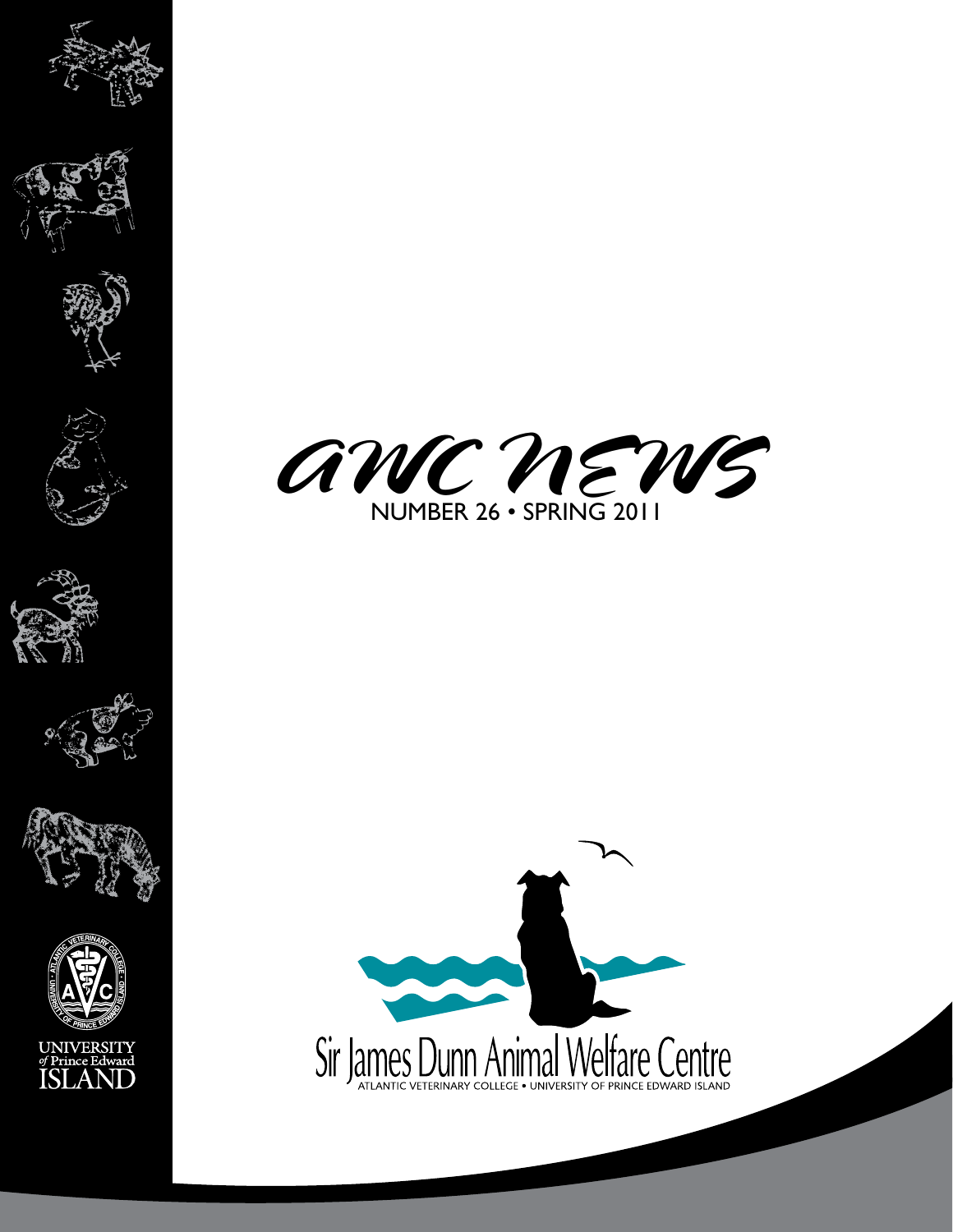# **From the Coordinator's Desk**



Welcome to the spring 2011 edition of *AWC News*, the newsletter of the Sir James Dunn Animal Welfare Centre (SJDAWC) at the Atlantic Veterinary College, University of Prince Edward Island. Highlights in this issue include a feature on the 2010 Animal Welfare in Practice conference on exotic animals, and information on the upcoming 2011 conference (Lameness in Dairy Cattle); reports on SJDAWC-funded projects that were completed in 2010; and a profile of Josh Smith, 2010 Christofor Award winner.

Niamh Caffrey, Jackie Ellis, and Cyril Roy, three PhD students working with Dr. Michael

Cockram, Chair in Animal Welfare, continue their research on T*ransportation of animals for slaughter in Canada: current practice, welfare issues and regulatory control, Environmental enrichment in shelter cats*, and *Welfare issues associated with the transport and slaughter of horses*, respectively. Vicky Protopapadaki, a visiting scholar from Greece during the summer of 2010, received her MSc with distinction in Applied Animal Behaviour and Animal Welfare from the University of Edinburgh, following her work with Jackie Ellis and Dr. Cockram while at AVC on "Some factors affecting the feeding behaviour of domestic cats (*Felis silvestris catu*s)."

Dr. Cockram was recently appointed to the Canadian National Farm Animal Care Council (NFACC) Equine Welfare Code Development Committee (nfacc.ca/code.aspx) representing research/academia and the Canadian Veterinary Medical Association (CVMA), and to the NFACC Sheep Welfare Code Scientists' Committee representing the International Society for Applied Ethology.

Please visit our website (upei.ca/awc) to view the newsletter in colour or for more information about the SJDAWC. **Please contact us at animalwelfare@upei.ca to receive the newsletter electronically.** 

Albook

#### **Help animals by supporting the Sir James Dunn Animal Welfare Centre**

We welcome and appreciate the generosity of animal welfare supporters and friends of the Atlantic Veterinary College (AVC). Donations or planned gifts in the name of a special animal companion, friend, or family member can be a fitting and lasting tribute that will benefit animals for generations to come.

Donors may direct their contributions to support all activities of the Centre to improve the welfare of animals, or may direct their donations to service or research projects. Donations may be made through UPEI's secure online system (upei.ca/awc "To make a donation") or by cheque to the SJDAWC (address below).

For more information on the work of the Centre, please contact animalwelfare@upei.ca or (902) 628-4360. To inquire about giving options, including bequests, gifts of securities, RRSPs, and RRIFs, please contact Tracey Comeau, AVC Development Office, at tcomeau@upei.ca or (902) 566-0354 or (866) 453-4119 (toll-free in Canada and the United States).



Sir James Dunn Animal Welfare Centre 550 University Avenue Charlottetown, PE C1A 4P3 Tel: (902) 628-4360 • Fax: (902) 566-0958 E-mail: animalwelfare@upei.ca **upei.ca/awc**

Production & Design: UPEI Integrated Communications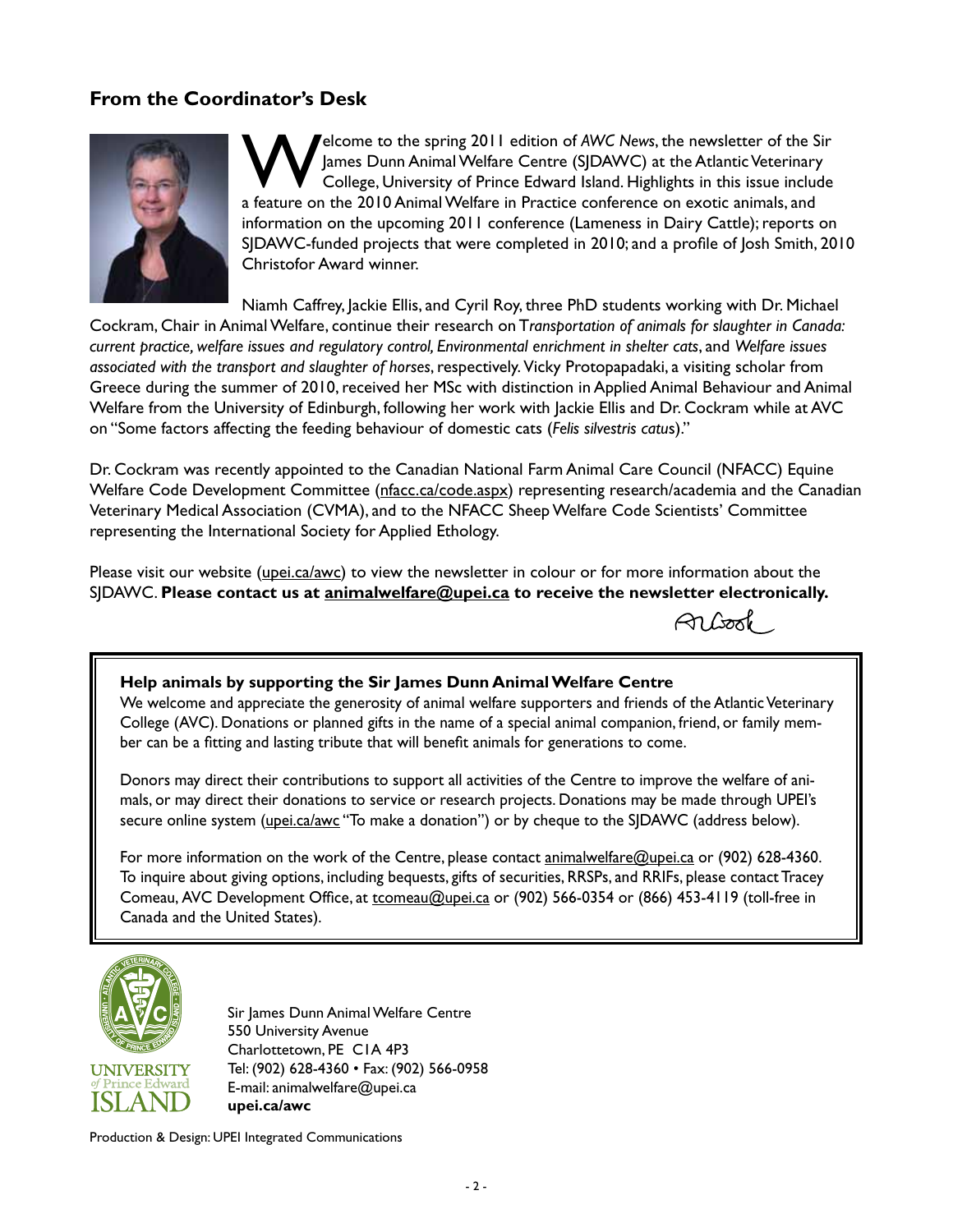### **COMPLETED PROJECTS—2010**

*Research and service projects completed in 2010 are summarized briefly below. Publications to date for the research projects are listed with the project, or will be added to the SJDAWC website as they become available (upei.ca/awc/research).*

#### **RESEARCH PROJECTS**

**Survey of euthanasia practices in animal shelters in Canada to identify ways of reducing pain, distress and fear and incorporate 'best practice' into guidelines for humane euthanasia**

M Cockram, A Mounchili, S McConkey, N Caffrey

The objective of this project was to establish a baseline of knowledge regarding current euthanasia practices in Canadian animal shelters. Through a survey by questionnaire, it was determined that the majority of establishments used an injectable method of euthanasia. Very few establishments used physical or gaseous methods of euthanasia. At least 36 per cent of establishments used the services of a veterinarian for euthanasia. Of the 67 responders, sodium pentobarbital injection was the only method of euthanasia used by 61 per cent of establishments euthanizing dogs and 53 per cent of the establishments euthanizing cats. Many of these establishments used pre-medication. Sodium pentobarbital was mostly administered intravenously; however, some establishments also used intracardiac and intraperitoneal routes, and some used only intracardiac administration for cats. T-61 injection was the only method of euthanasia used by 23 per cent of the establishments euthanizing dogs and 35 per cent of the establishments euthanizing cats. All of these establishments used pre-medication, but the percentage of establishments that only used the intravenous route for administration of T-61 in dogs and cats was 45 per cent and 7 per cent, respectively. An important finding from this study was that in many establishments, T-61 was not used according to the manufacturer's recommendations, i.e., a slow steady rate of intravenous administration. This method of administration is thought to reduce the likelihood of the animal experiencing respiratory paralysis before it is unconscious. The use of pre-medication facilitates slow intravenous injection of T-61. Further research into the use of T-61 is required. The importance of staff training in euthanasia as necessary for best practice was highlighted by respondents. The

provision of support services for staff may also be an area that requires attention. Further discussion of euthanasia practices, veterinary involvement and drug availability can help develop the drafting and adoption of best practice guidelines.

The results of this study<sup>1,2,3</sup> may be useful in promoting discussion of best practice guidelines among veterinarian and animal shelters, in influencing legislation and regulations surrounding anesthesia, and in training of staff in animal shelters.

## **Investigation of a blood-borne parasite (***Theileria annae***) in wild red foxes and in dogs with anemia on PEI**

B Horney, P Foley, S McBurney, K Tefft, A Birkenheuer

This project was designed to study a parasite (*Theileria annae*—also called *Babesia annae* or *B. microti*-like parasite) that infects red blood cells and was found in red foxes on Prince Edward Island. Infection with babesial parasites is somewhat like malaria in people and often causes anemia in infected animals in endemic areas. Specifically, *T. annae* is associated with anemia and renal disease in dogs in Spain. Through this project, Dr. Horney et al determined that *T. annae* infection is found in a significant proportion (overall 38.5%) of PEI foxes without obvious predominance in any one region, sex, or age group. Information collected in a parallel project by one co-investigator (A Birkenheuer) showed that the infection rate with this parasite is also high in red and gray foxes from North Carolina, suggesting that similar high infection rates will likely

<sup>1</sup> Caffrey N, Mounchili A, McConkey S, Cockram MS. 2011. Survey of euthanasia practices in animal shelters in Canada. *Can Vet J*.52:55-61.

<sup>&</sup>lt;sup>2</sup>Caffrey N, Mounchili A, McConkey S, Cockram M. 2010. Methods of euthanasia for exotic species in animal shelters in Canada. Poster upei.cal awc/animal\_welfare\_resources

<sup>&</sup>lt;sup>3</sup>Caffrey N. 2008. MSc thesis—Applied Animal Behaviour and Animal Welfare, University of Edinburgh, UK. A survey of euthanasia practices in animal shelters in Canada: Identification of key issues and recommendations on best practice for euthanasia in the shelter environment.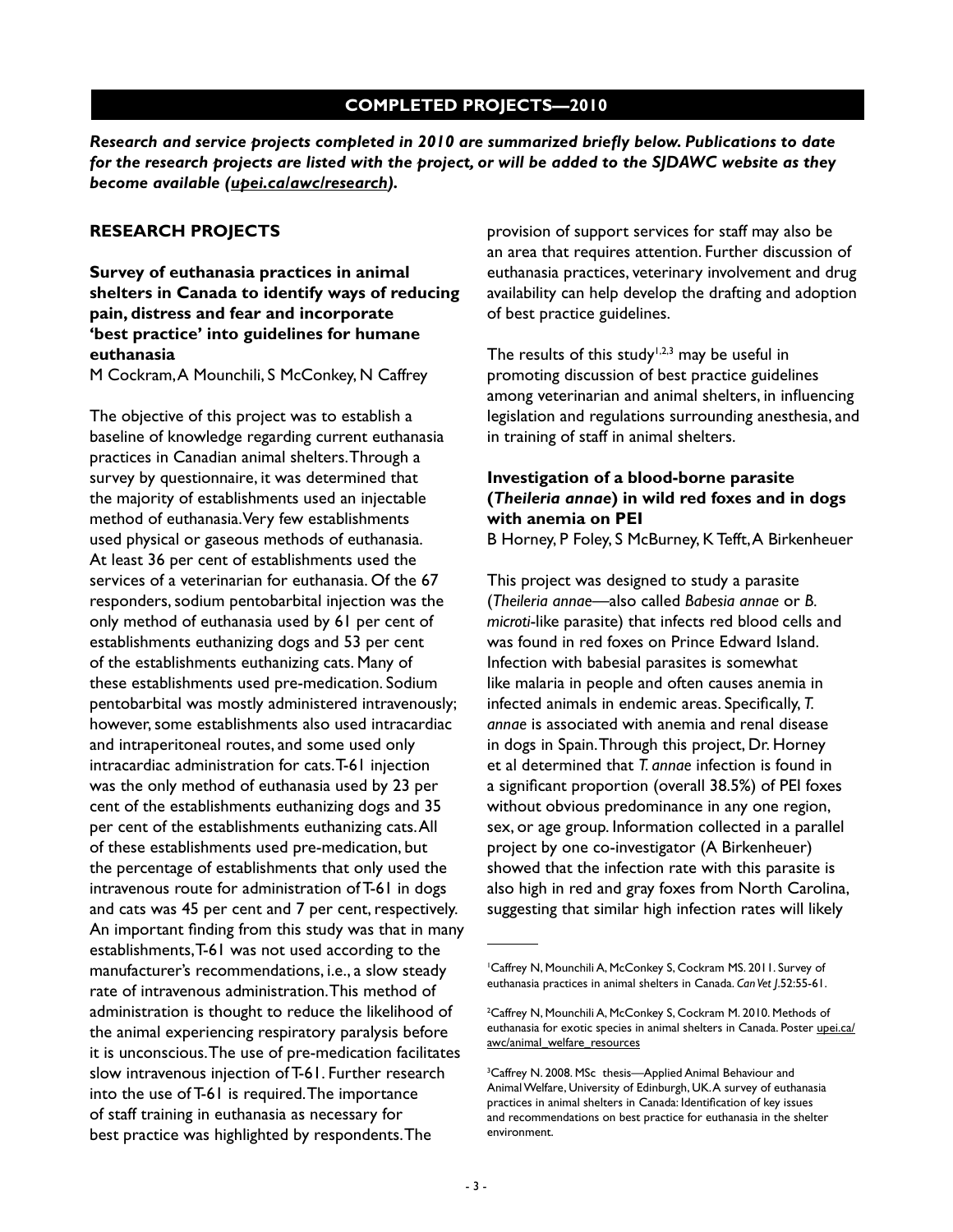be found in foxes from other Eastern Canadian provinces and north eastern states. No evidence of *T. annae* infection was found in dogs (healthy or with anemia or renal disease) on PEI, suggesting that *T. annae* infection does not appear to cross species from foxes to dogs on PEI; nor was it identified in the 12 coyotes tested. These results are especially important in light of a recent report of the identification of a dog from Mississippi which tested positive for *T. annae* (*Babesia annae*), indicating that it is possible for this agent to be found in dogs outside of northern Spain.

Post-mortem, clinical, and/or laboratory results showed no obvious differences between infected and noninfected foxes with respect to anemia or renal disease. Thus, *T. annae* infection did not seem to contribute significantly to ill health in the foxes for which such information was available, which may indicate a welladapted host-parasite relationship. Further research would be required to investigate whether infection with this parasite has subclinical effects on fox health, or has interaction with other disease states.

In summary, the results of this study<sup>4,5,6</sup> show that *T. annae* is present in a surprising proportion of red foxes in PEI without apparent associated primary illness. Other causes of severe illness and death of a red fox should be sought, even in the face of identification of infection with this agent. The prevalence of *B. microti*-like infections (*T. annae*) in North American foxes (PEI and North Carolina) is similar to that described in European foxes. It is not known why *T. annae*, an agent genetically similar to the parasite which has been associated with significant disease in dogs in Spain, is found to infect a significant proportion of Island foxes and has not been found to be associated with anemia or renal disease in PEI dogs. It is possible that the Spanish parasite is transmitted to dogs by a vector (tick?) not present in PEI, but other explanations may exist. Low transmission rates and rare canine infections cannot be ruled out and surveillance should be continued. The ability of the North American *B. microti*-like parasite to infect domestic dogs and induce disease remains unknown.

### **The effect of dietary organic and inorganic selenium supplementation in mares and their foals**

J Wichtel, F Markham, J McClure, M McNiven, M Wichtel, J Montgomery

Selenium (Se) is a trace element that is essential in the diet of horses. Se deficiency is a serious problem in many parts of North America, mainly due to soil deficiency, which results in low Se concentrations in feedstuffs grown in these soils. Foals are especially susceptible to Se deficiency, which can be seen clinically as white muscle disease and also is associated with decreased immune function in many species. In foals, septicemia (blood infection) as a result of inadequate immunity is common and often fatal. There is little information available on the effects of maternal supplementation on the Se status and immune function of neonatal foals.

In previous work funded by the SJDAWC<sup>7</sup>, it was shown that many mares have deficient levels of Se, resulting in Se deficiency in their foals. The objective of the current project was to investigate the effect of Se supplementation and the source of Se on the Se status of pregnant mares and the Se status and immune function of their foals. The ultimate goal is to correct Se deficiency in mares and foals by the most effective and practical means, and thereby improve preventive health care.

Twenty pregnant Standardbred mares were randomly assigned to two groups, one of which received inorganic and the other organic selenium supplementation for two months prior to, and one month after, foaling. There were no significant differences in maternal plasma or red blood cell Se concentrations between the organic and inorganic groups at any time during the study, and the same was true in the foals at birth. At one month of age, there was a significant between-group difference in red

<sup>4</sup> Birkenheuer AJ, Horney B, Bailey M, McBurney S, Sherbert B, Catto V, Marr HS, Camacho AT, Ballman AE. 2010. *Babesia microti*like infections are prevalent in North American Foxes. *Vet Parasit* 172:179-182.

<sup>&</sup>lt;sup>5</sup>Clancey N, Horney B, Burton S, Birkenheuer A, McBurney S, Tefft K. 2010. Babesia (*Theileria*) annae in a red fox (*Vulpes vulpes*) from Prince Edward Island, Canada. *J Wildlife Dis* 46(2):615-621.

<sup>6</sup> Birkenheuer AJ, Horney B, Bailey M, McBurney S, Acton AE, Marr HS. 2008. Identification of a *Babesia microti*-like parasite in North American wild canids. *J Vet Int Med* 22(3):780-781.

<sup>&</sup>lt;sup>7</sup>Muirhead TL, Wichtel JJ, Stryhn H, McClure JT. 2010. The selenium and vitamin E status of horses in Prince Edward Island. *Can Vet J*;51(9):979-985.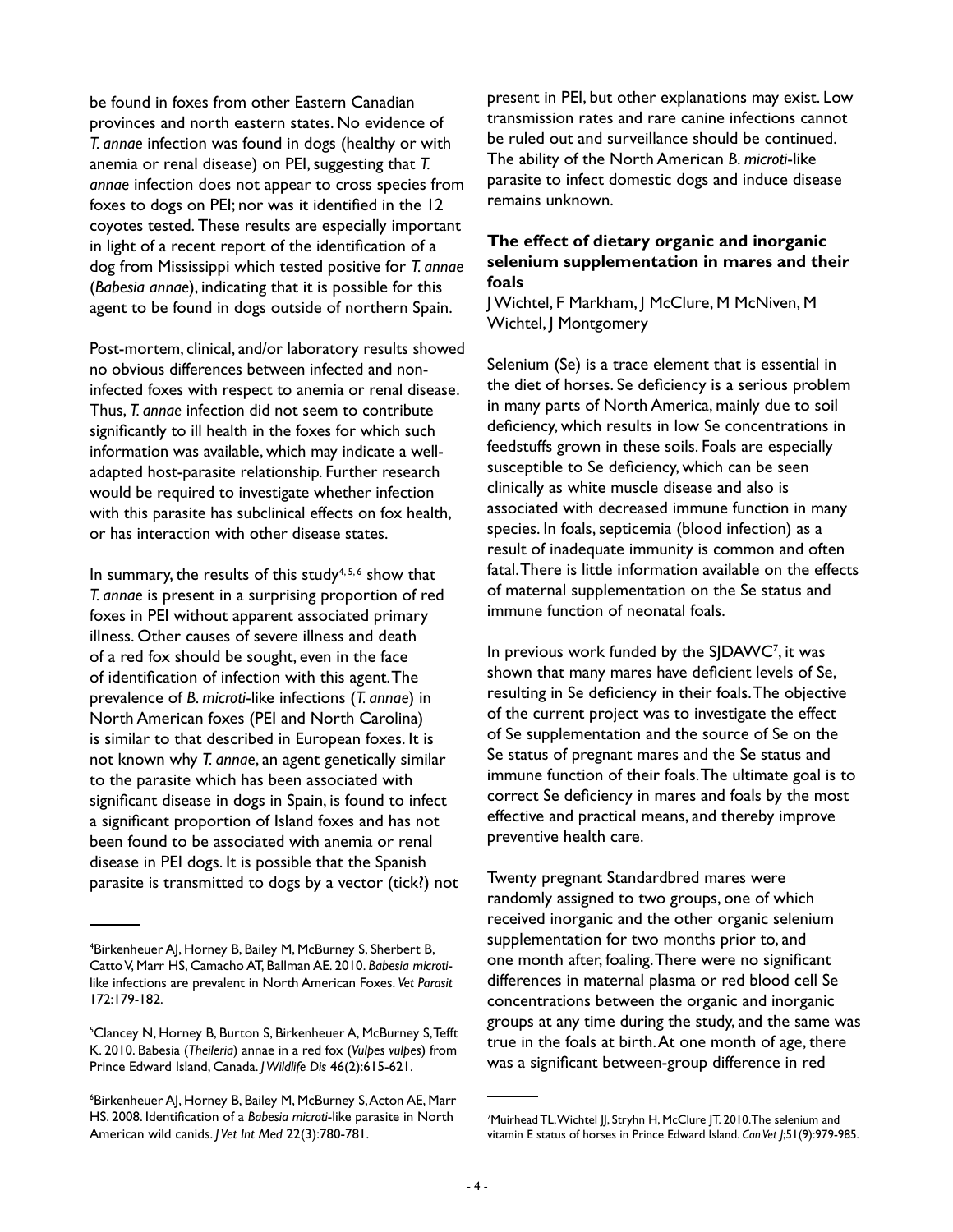blood cell Se concentration of foals ( $p < 0.05$ ), with higher levels in the organic group. Selenium source did not affect colostrum or milk Se concentration; however, colostrum and milk Se concentrations were closely correlated with the plasma and red blood cell Se concentrations in the mare. This finding may be of future use to predict selenium concentrations in colostrum and milk based on the Se status of the mare in late pregnancy. The effect of Se on immune function was also examined—Se source influenced relative gene expression of some lymphocytic cytokines. No Se source appeared to be consistently superior to the other and the significance of these observations remains to be clarified.

To conclude, Se is an essential micronutrient of horses, with important effects on antioxidant status and immune response. This study is one of a series completed over the past five years that have contributed to an understanding of how different Se sources influence the Se status of mares and their foals, as well as insights as to how the source of Se may influence the immune function of foals<sup>8, 9, 10</sup>. The ultimate goal is to present owners and advisors with a range of options, including pros and cons, for ensuring selenium adequacy that can fit all management situations.

## **SERVICE PROJECTS**

Ī

**Financial aid to neuter companion animals of owners with low incomes** P Foley

SpayAid PEI (spayaidpei.com/) is a non-profit charitable community organization, founded in 2007, that works with participating PEI veterinary clinics to maintain a spay/neuter assistance programme to aid citizens with demonstrated limited financial means. Several Island veterinary clinics take part in this project, through which one third of the cost is paid by the owner, one third by SpayAid, and one third by the

clinic. Through this service project, the SJDAWC pays for SpayAid's portion of neuter surgeries performed at the AVC Veterinary Teaching Hospital (VTH) by students, thereby freeing up SpayAid funds to increase the number of neuters carried out at other clinics.

The overall objectives are to decrease the numbers of feral and unwanted stray or abandoned companion animals on Prince Edward Island; to reduce the numbers of companion animals brought to and euthanized at the PEI Humane Society; and to increase the chances for shelter companion animals to be placed in homes by providing low-cost spay and neuter services at AVC to families with proven limited financial means. The project received a generous donation from the Humane Society of Canada to continue the service.

# **Chinook project—providing veterinary care to Northern communities upei.ca/projects/chinook**

L Miller, J Magrath, M Hopson

The objectives of this service project, funded since 2006, are to provide basic veterinary care to animals in selected communities in Northern Canada in need of veterinary services; to educate community members in basic animal care and provide a contact

EX<sup>EC</sup>HIMOOK **STRANTIC VETERINARY CONSISTS** 

for further information; and to provide vaccines and medication to allow for proper vaccination and emergency care after the initial visit. In 2008, 2009, and 2010, respectively, the Chinook Project made a return visit to Kimmirut, Nunavut; travelled

to two communities in Nunavut: Kugluktuk and Cambridge Bay, and travelled to Natuashish, Labrador. In 2011, the Chinook Project will return to northern Labrador, holding clinics in Makkovik and Natuashish.

Travel and shipping of supplies to Northern communities are extremely expensive. In addition to those generous, previously-mentioned, companies, communities, and individuals who support the project (please see Sponsors, page 12), the Chinook Project has recently received a very generous donation from Air Labrador.

<sup>&</sup>lt;sup>8</sup>Montgomery JB, Wichtel JJ. 2010. Selenium—what you should know and why it is important for the health of your horse. *Atlantic Horse & Pony* April 2010

<sup>9</sup> Montgomery JB, Wichtel JJ, Wichtel MG, McNiven MA, McClure JT, Markham F, Horohov DW. 2009.The effect of selenium source on measures of selenium status of mares and selenium status and immune function of their foals. CRWAD (Conference of Research Workers in Animal Diseases), Chicago, IL.

<sup>&</sup>lt;sup>10</sup>Montgomery JB. 2010. PhD thesis. The effects of organic and inorganic dietary selenium on selenium status and immune function of horses.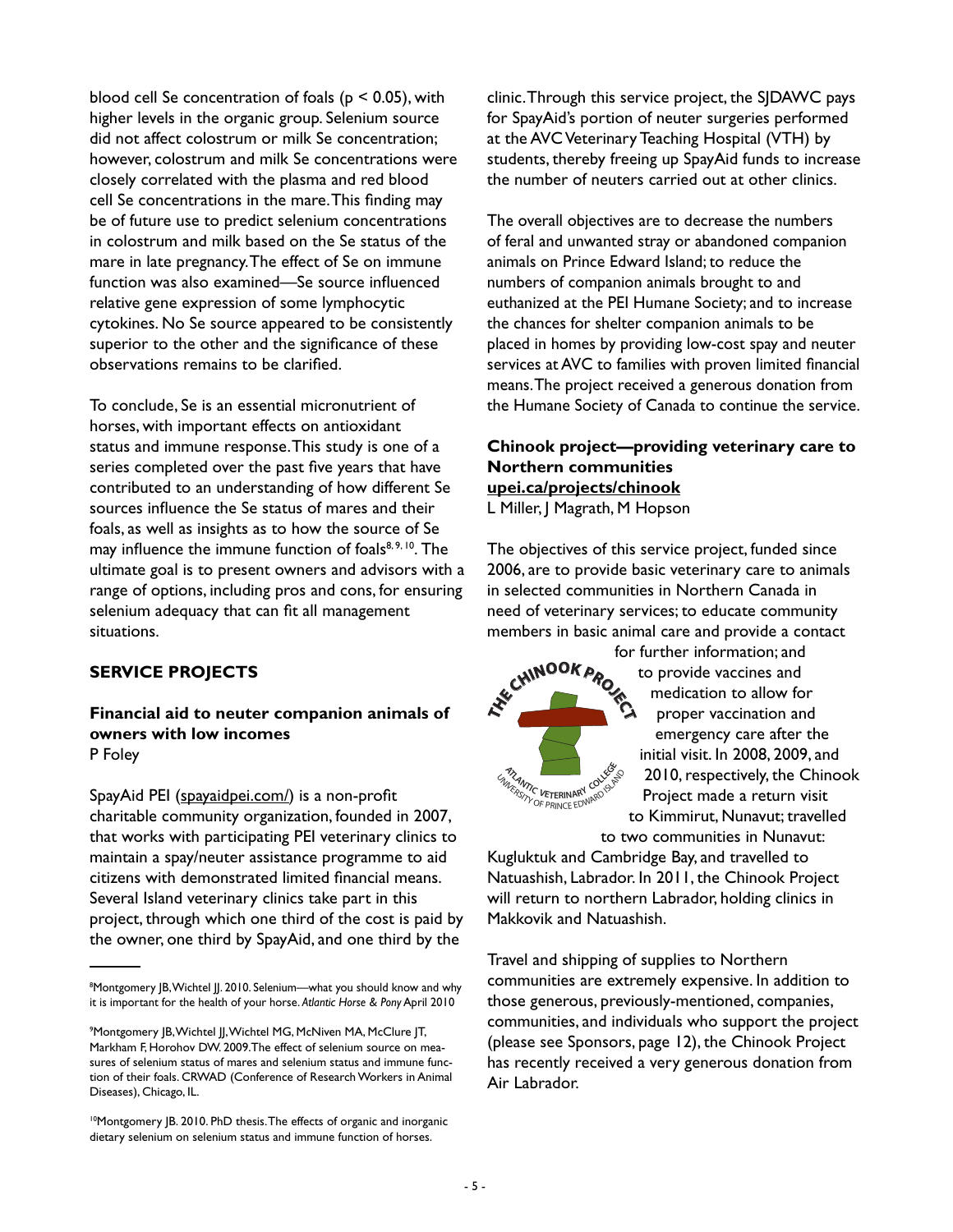**Health management services for the PEI Equine Retirement Society, Inc. (2008–10) Health management services for Handibear Hills Equine Sanctuary, Inc. (2008–10)** W Duckett, G Conboy

These two service projects provide consistent basic and preventive health care to incoming and resident horses at the PEI Equine Retirement Society, Inc.



**AVC Students at April 2010 vaccination and deworming clinic at Handibear Hills**



**Fourth-year student Malgosia Mosielski performing dentistry at Handibear Hills**

(PEIERS), in O'Leary, PEI (since 1997), and Handibear Hills Equine Sanctuary, Inc. in Breadalbane, PEI (since 2004). The specific objectives are to minimize the spread of respiratory disease and the chance of contracting neurological disease, to decrease parasite burdens for the horses at the facilities, to increase the adoptability of the horses, and to provide an educational opportunity for veterinary students. This involves strategic deworming<sup>11</sup>, fall vaccinations for influenza and rhinopneumonitis and

spring vaccinations to protect against tetanus and eastern and western equine viral encephalitis, routine dentistry, and regular assessment for quality of life and age-related health issues. In addition, the annual spring health clinics at Handibear Hills provide practical information to the community about appropriate equine health care<sup>12</sup>. The horses contribute back to the community through such programmes as PEI Student Volunteers and the Trailblazers Club, through which young people learn to care for and work around horses. Merial Canada and Intervet Canada generously provide supplies for the clinics.

Since fall 2009, a facility at Brookfield, PEI (sadiesplace. ca), has expanded the number of horses that can be cared for through the PEIERS, with the goal of adopting horses out to permanent homes.

The horses at the three facilities benefit from consistent basic preventative health care and monitoring and they continue to be a source of learning for community youth groups and veterinary students. Funding for these projects was renewed for 2010–12 through the 2010 SJDAWC competition.

#### **Medical and surgical care of homeless animals (2008–10)**

C Runyon, P Foley, E Cawthorn, D Dunn-MacLean, and M MacLean

First funded in 1994, this successful service project has relieved pain and suffering for thousands of injured and sick companion animals, and has enabled many of them to find a new, permanent home with caring and loving owners.

The project provides veterinary care to injured or ill animals brought to the AVC Teaching Hospital by the PEI Humane Society, Good Samaritans, or, occasionally, other shelters in the Maritimes. Treatments may include physical examinations, x-rays and other diagnostic procedures, emergency medical care, humane euthanasia in the case of severe illness or injury, continued medical or surgical care in consultation with the shelter, and occasional neutering. Some lost animals are returned to their owners while most, once healthy, are placed in adoptive homes through standard shelter adoption. Some animals require "special needs" adoptive homes due to their requirement for specialized care during or after recovery.

<sup>11</sup>Duckett W, Conboy G. 2009. Equine parasite control strategies: A case for targeted deworming. Annual Meeting Western Veterinary Conference. Las Vegas, NV (published in Proceedings)

<sup>&</sup>lt;sup>12</sup> Duckett W, Fell Y. March 2009, April 2010, and April 2011. Annual Horse Health Care Clinic at Handibear Hills Equine Sanctuary, Inc.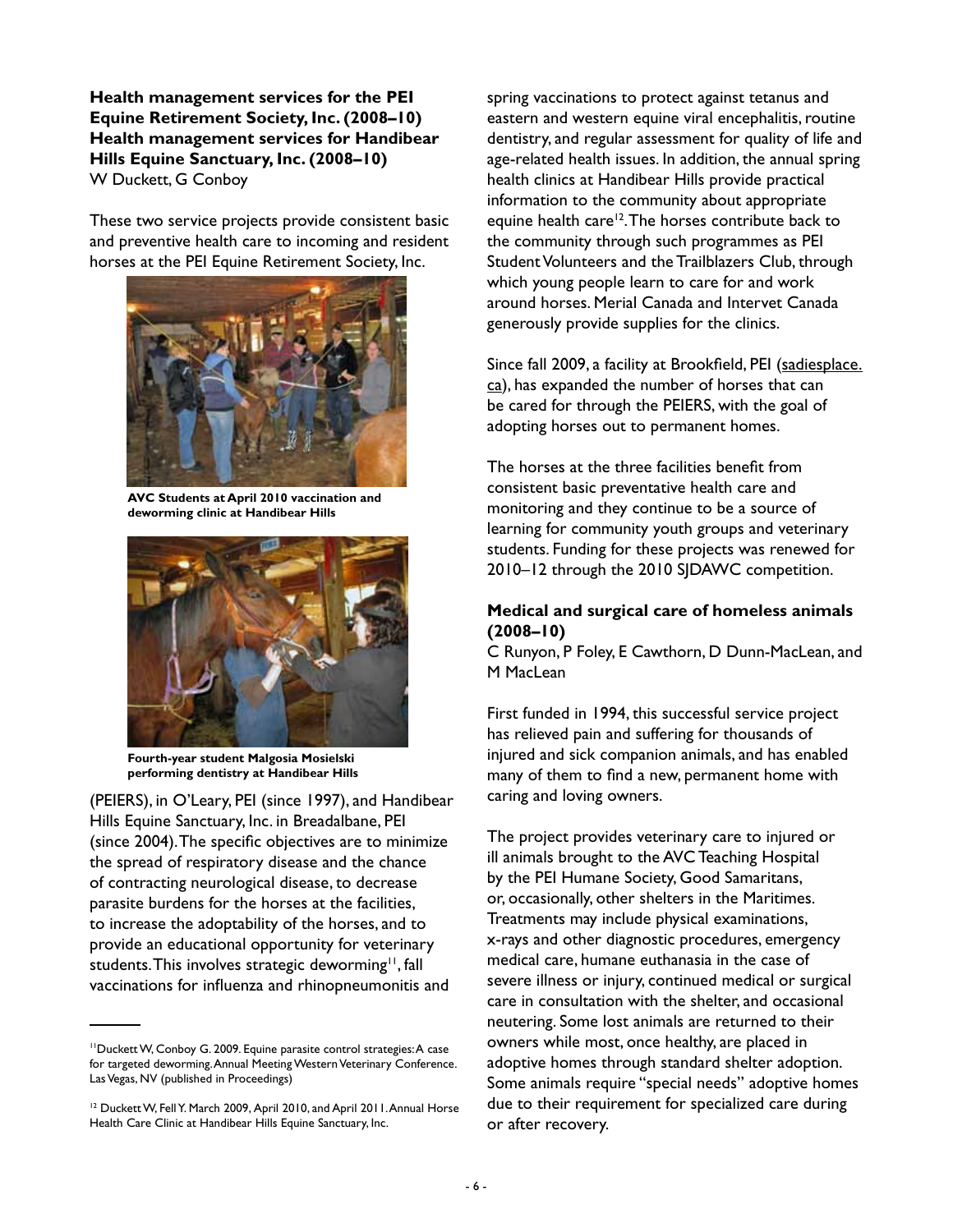Over the most recent two-year period, 252 animals (primarily dogs and cats) received medical and surgical care through this project. Senior veterinary students in all small animal rotations, as well as interns and residents, were extensively involved in the care of these animals. This project received renewed funding for 2010–12 through the 2010 SJDAWC competition.

# **Pegasus feral cat neutering programme (2010)**

A Crook, M Hopson, M MacLean, H Gunn

Feral cats are neutered on Fridays by senior veterinary students or interns at the AVC Veterinary Teaching Hospital through this project, which is funded by the Pegasus Family Foundation through the Silicon Valley Community Foundation. Under the supervision of a Community Practice veterinarian, procedures are carried out as established by Dr. Peter Foley in consultation with the PEI Cat Action Team (CAT) for the SJDAWC-funded project *Neutering feral cats on PEI*. Additional feral cats are neutered at participating Island veterinary clinics with funds privately raised by CAT. This neuter programme benefits the individual cats by decreasing fighting activity associated with mating and by preventing the spread of disease. On a broader level, the programme is also decreasing the proportion of reproducing feral cats on PEI, with the ultimate goal of achieving negative population growth.

In 2010, 365 feral cats were neutered through the Pegasus neuter programme, which represents a major component of the activities of CAT. Since 2001, over 6,000 feral cats have been spayed and neutered using funds provided by the SJDAWC and the Pegasus Family Foundation, as well as other funds raised by CAT.

# **CONFERENCE NEWS**

## **September 30-October 1, 2011 Animal Welfare in Practice: Lameness in Dairy Cattle**

The seventh annual "Animal Welfare in Practice" conference will address the widespread and significant welfare problem of lameness in dairy cattle. The conference will take place at AVC on September 30–October 1, 2011. Keynote speaker Dr. Dan Weary (Animal Welfare Program, University of British Columbia) will speak on Friday night on "Lameness in dairy cattle." On Saturday morning, AVC large animal veterinarian and epidemiologist Dr. Shawn

McKenna will talk about "Risk factors and prevalence of lameness in dairy herds" and "Management of lameness," and anesthesiologist Dr. Kip Lemke will speak about "Pain management in lame dairy cattle." Saturday afternoon there will be a roundtable discussion, "Surmounting the obstacles," with speakers and producers. Conference-goers may then choose between a video workshop on lameness scoring, led by Dr. Weary, or a practical laboratory on hoof trimming led by Dr. McKenna.

Full programme details and registration information are available at upei.ca/awc. The conference is cohosted by the SJDAWC and the AVC Animal Welfare Club, with generous support from the Animal Welfare Foundation of Canada.

## **Animal Welfare in Practice: Exotic Pets September 2010**

The sixth annual "Animal Welfare: In Practice" conference took place September 17–18, 2010, with the theme of exotic pets. Approximately 80 people attended the Friday night session (open to the public) and the three Saturday morning lectures for veterinarians, technicians, and students. The practical laboratory sessions on "Environmental enrichment, handling, and husbandry" in small mammals and psittacine birds, and in reptiles and amphibians, were each offered twice on Saturday afternoon—all sessions were full.



**Speakers Drs. Stéphane Lair, Marion Desmarchelier, and Doug Whiteside, with Romeo the Eclectus parrot. Romeo was surrendered by his original owner because of increasing behavior problems which resulted from his owner's inability to meet his complex psychological needs. This is a common problem with parrots in captivity, which can live 50 or 60 years, generally bond strongly with only one person, and require a structured and stimulating environment.**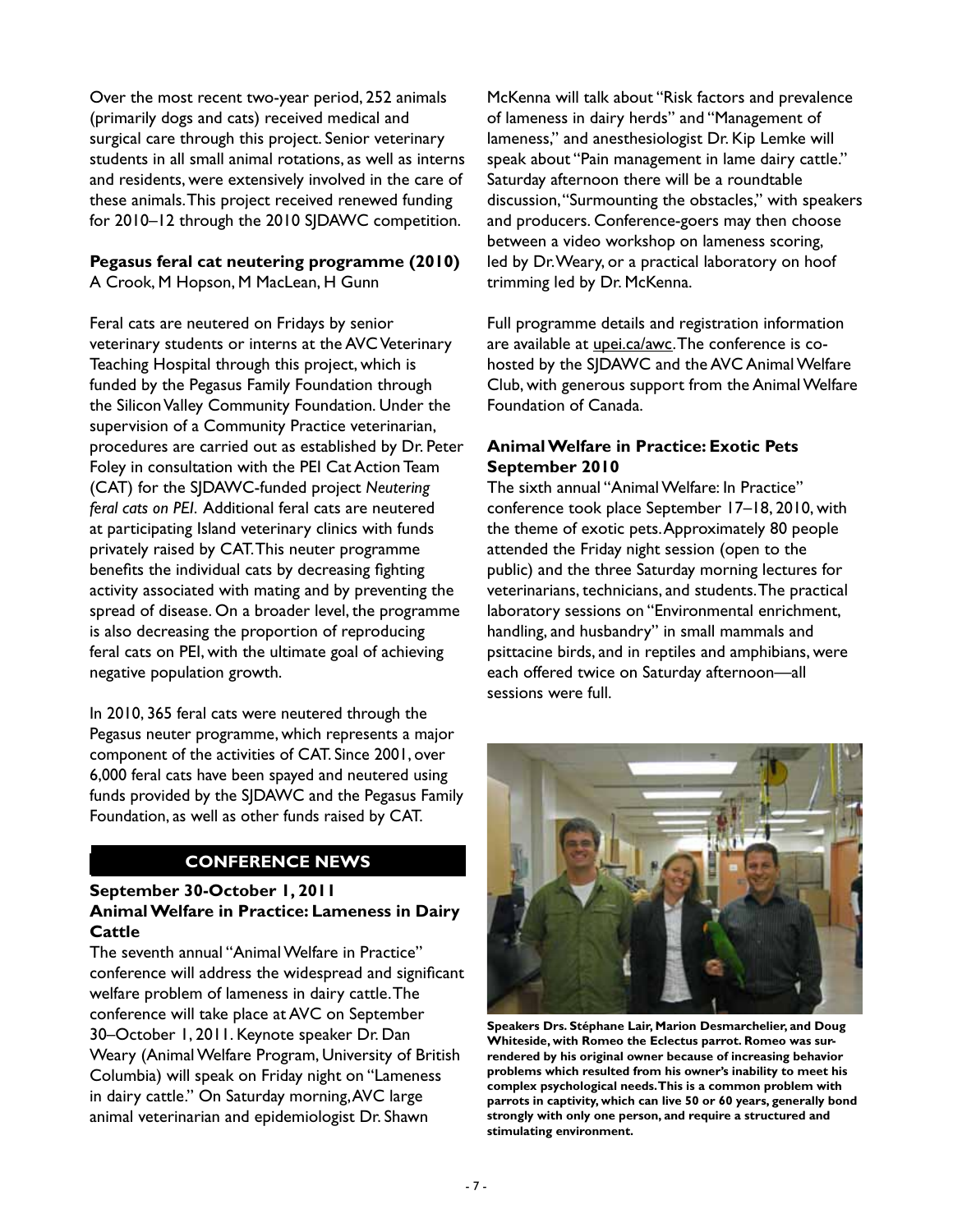The keynote speaker for the conference was Dr. Doug Whiteside, senior staff veterinarian at the Calgary Zoo and Associate Professor, Faculty of Veterinary Medicine, University of Calgary, who spoke on "What you should know before getting an exotic pet" and "Behavioural issues in reptiles, birds and small mammals." Dr. Marion Desmarchelier (Assistant Professor, Zoo, Exotic Animal, and Wildlife Medicine, AVC, UPEI) spoke about "Pain management in small mammals, birds, and reptiles." Dr. Stéphane Lair (Associate Professor, Médicine Zoologique, Faculté de médicine vétérinaire, Université de Montréal) discussed "Ethical considerations for veterinarians working with exotic pets."

## **KEY MESSAGES FROM THE CONFERENCE**

#### **1. Specialized needs of exotics**

It is difficult and expensive to meet the physical, environmental, and behavioural needs of exotic pets. All too often, people acquire such an animal without doing the thorough advance research and preparation to know what will be required to care properly for that animal, and whether they can provide such care. These animals have very specialized dietary and housing needs. For example, reptiles and amphibians need rigorous environmental conditions which can be difficult and costly to maintain, including high temperature (e.g., Green iguana 29-33 $^{\circ}$ C day, 20-25 $^{\circ}$ C night) and humidity (greater than 80% for tropical species), and UVB light. Reptiles and amphibians need specialized diets that are not commercially available for most species (e.g., live insects, rodents, varied and fresh vegetables).



**Providing proper housing is challenging and expensive—a young Green iguana (left) can grow to larger than 1.5 meters in 5 to 6 years (right). [photos S Lair]**



**Box turtles in an appropriately complex and varied environment [photo D Whiteside]**



**Turtle in a barren and, unfortunately, more typical environment [photo S Lair]**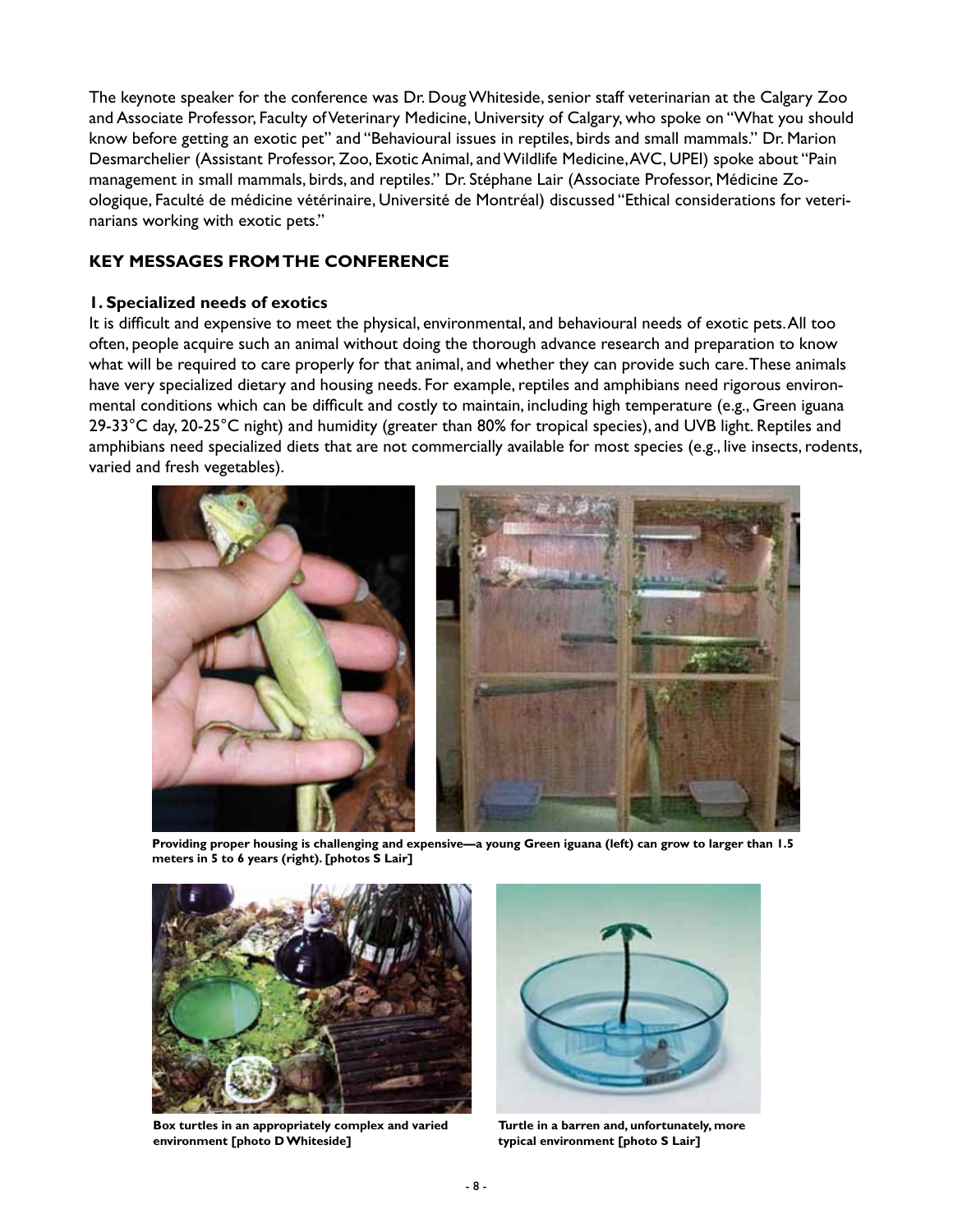It is estimated that 50-90% of reptiles die during their first year of captivity. Caretakers don't realize what will be required; they rely on inaccurate information; and they can't afford the necessary equipment and veterinary care. Environmental and nutritional problems are by far the main reason for veterinary consultations in reptiles. This is associated with tremendous animal suffering.



**Severe metabolic bone disease in a Green iguana, the result of prolonged improper diet. This problem is common in iguanas and other reptiles. [photo D Whiteside]**



**Betta fish in housing that is much too small [photo S Lair]**



**Bird with feather destructive behaviour [photo D Whiteside]**

#### **2. Source of animals**

Animals for the pet trade may be bred and born in captivity and habituated to human care, but many are captured in the wild. Much of this trade is illegal and many animals die through inhumane capture and transportation. In its position statement supporting a permanent ban on the import of captive wild birds (2006), the British Veterinary Association reported an estimated 40–66% of captured birds die in the exporting country before even arriving at markets for export.

The percentage of wild caught animals in the Canadian pet market appears to be decreasing. The exception is the marine fish trade where the vast majority of fish

Psittacine birds (parrots, cockatiels, etc.) are very social, highly intelligent, and long-lived (50–60 years). They can develop significant behaviour problems (aggression, self-destructive behaviours) due to an unchallenging life (boredom) or improper nutritional or environmental conditions, or at sexual maturity.



**Pygmy slow loris (weight 28 gram), part of a group that was seized during a smuggling attempt [photo D Whiteside]**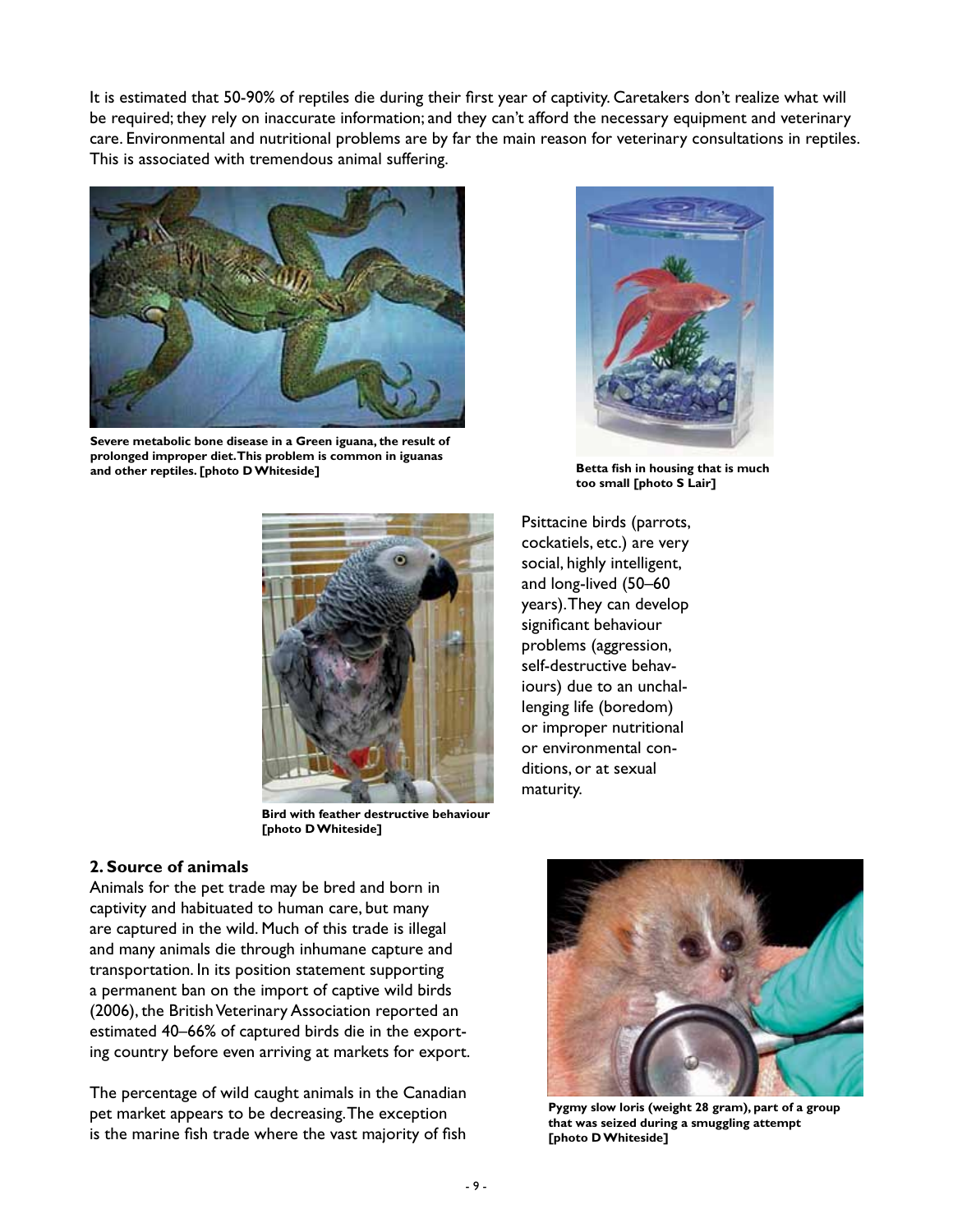are still wild-caught, often through illegal cyanide fishing which is associated with very high mortality in the fish and in the coral reefs where they live. Those fish that do survive often languish in inadequate conditions (e.g., Betta fish, previous page).

#### **3. Safety considerations and legislation**

Besides safety considerations for the exotic pet due to improper housing or handling, there are potential dangers to the owner or the public through physical trauma or zoonoses (e.g., Salmonella in reptiles). There may be concerns for the environment if exotic pets are released or escape. What will be the impact on native wildlife? It is important to find out local and provincial legislation regarding exotic animals, many of which are illegal to own.

#### **4.Veterinary care**

It is essential for anyone with an exotic pet to establish a rapport with a veterinary clinic with interest in exotic species for advice on proper husbandry and in case of illness.

The full presentations from the three speakers, as well as a drug formulary provided by Dr. Desmarchelier, may be viewed on the SJDAWC website (upei.ca/ awc). The conference was co-hosted by the SJDAWC and the AVC Animal Welfare Club, with assistance from the AVC Exotics Club, Dr. M. Desmarchelier, Ssafe Haven Society for Reptiles and Amphibians (Bedford, NS), and Dr. Shannon Martinson, as well as generous support from the Animal Welfare Foundation of Canada.

**Environmental enrichment, handling, and husbandry in reptiles and amphibians** laboratory session.



**Student Ali Mason and Roscoe—black and white Argentinian tegu**



**Lisa Balcombe (Ssafe Haven Society for Reptiles and Amphibians) with Stewie (Green iguana). The majority of the animals at Ssafe Haven were surrendered because their owners were unable to provide proper care for them.**

### **OTHER NEWS**

## **2010 Christofor Award in Animal Welfare— Josh Smith**

Fourth-year student Josh Smith received the 2010 Christofor Award in Animal Welfare at the AVC Awards Night on October 6. Josh was selected for the Award because of the effective and varied ways he has put into practice his strong belief in education as the most important means of improving animal welfare.

Many of Josh's efforts to improve animal welfare have occurred through his involvement with the PEI Humane Society. Josh was a member of the SJDAWCfunded *AVC humane dog training programme* for three years, and the programme's coordinator for the last year. Besides working directly providing positive training to countless dogs, he has spoken to many groups (including school groups, 4-H clubs, Boy Scouts, and Girl Guides) about normal and abnormal animal behavior, how to address behavior issues in a humane and effective manner, and the responsibilities of pet ownership. He has also provided pre- and post-adoption counseling to numerous individuals and prepared valuable written educational material for both staff and members of the public.

In September 2009, working with the PEIHS, Josh volunteered at, and co-organized, the first PEI pet expo. Josh ran the educational programme to teach about animal care and about appropriate training of pets, including organizing different 30-minute presentations all day long by veterinary students and providing clicker training demonstrations. Josh also assisted the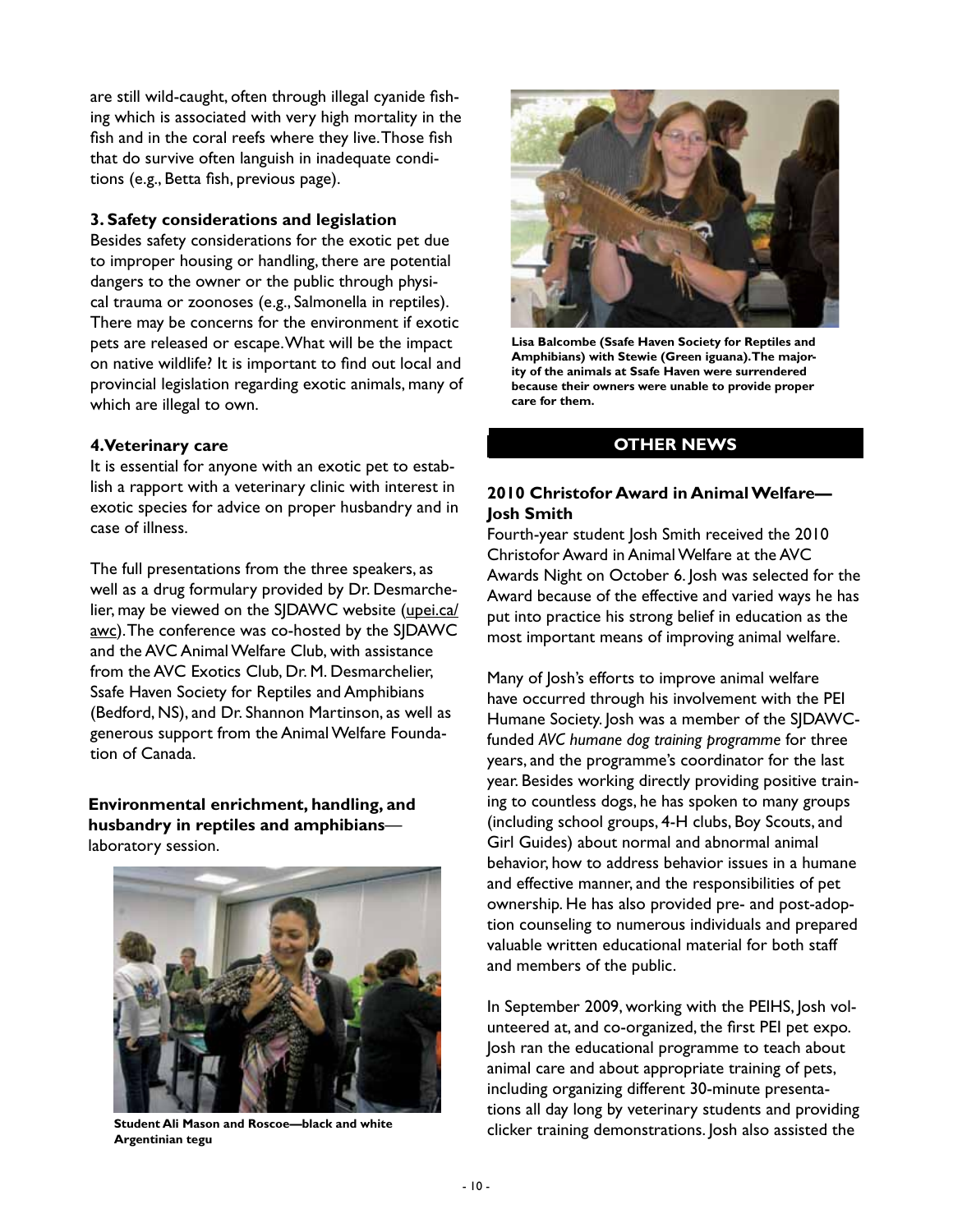PEIHS in October 2009 when 80 animals were seized by the PEI Department of Agriculture. He helped provide veterinary care to the seized animals and recruited additional student volunteers when needed.

In May 2009, Josh travelled to Animal House Jamaica, an animal sanctuary operating without veterinary care, to provide advice on animal behavior and treatment and containment of disease. Josh has also provided counseling by phone to pet owners around the Maritimes on behaviour problems and how they can better understand their pets.

Josh believes it is the responsibility of veterinarians to provide education and set a strong example in order



**2010 Christofor Award recipient Josh Smith and presenter Dr. Alice Crook**

to change the way people view and treat animals. The SIDAWC commends losh for consistently putting his principles into practice, and congratulates him most heartily on receiving the Christofor Award.

## **2010 Animal Welfare Judging Contest—Michigan State University**

Congratulations go to the AVC team of 5 students— Josh Aalders, Michael Walker, Alexander Burrows, Samantha Sanford, and Emma Vaasjo—who took part in the 10th Annual Intercollegiate Animal Welfare Judging & Assessment Contest, held at Michigan State University, USA, November 20-21, 2010. The team placed third overall in the Veterinary Division and Josh Aalders tied for third place for individual performance in the Veterinary Division. Each student was provided with contrasting scenarios for the management of broiler chickens, working dogs (police and guide dogs) and giraffes (in a zoo). They were required to assess and evaluate the welfare of the animals in each situation and present their reasoning to a judge. There was also a practical team assessment of a beef cattle



**Contest judge Dr. Richard Reynells and AVC team Josh Aalders, Michael Walker, Alexander Burrows, Samantha Sanford and Emma Vaasjo photo courtesy of MSU Animal Behaviour and Welfare Group ABWG**

unit. Dr. Michael Cockram was the team coach with specialist coaching from other AVC faculty: Dr. David Sims (working dogs), Dr. Marion Desmarchelier (giraffes) and Dr. John VanLeeuwen (beef cattle). Funding for the students' travel expenses was provided by the SJDAWC, the American Veterinary Medical Association, and the Universities Federation for Animal Welfare.

### **CVMA Animal Welfare Lecture Tour—Animal Abuse**

In November 2010, Dr. Alice Crook undertook the first part of the Canadian Veterinary Medical Association's (CVMA) Animal Welfare Lecture Tour. She spoke to students at the four English Canadian veterinary colleges (Western College of Veterinary Medicine at the University of Saskatchewan, Faculty of Veterinary Medicine at the University of Calgary, Ontario Veterinary College at the University of Guelph, and Atlantic Veterinary College) on the subject of animal abuse and what veterinarians need to know in recognizing, documenting and reporting animal abuse and neglect.



**Dr. Alice Crook at the University of Calgary, Faculty of Veterinary Medicine**